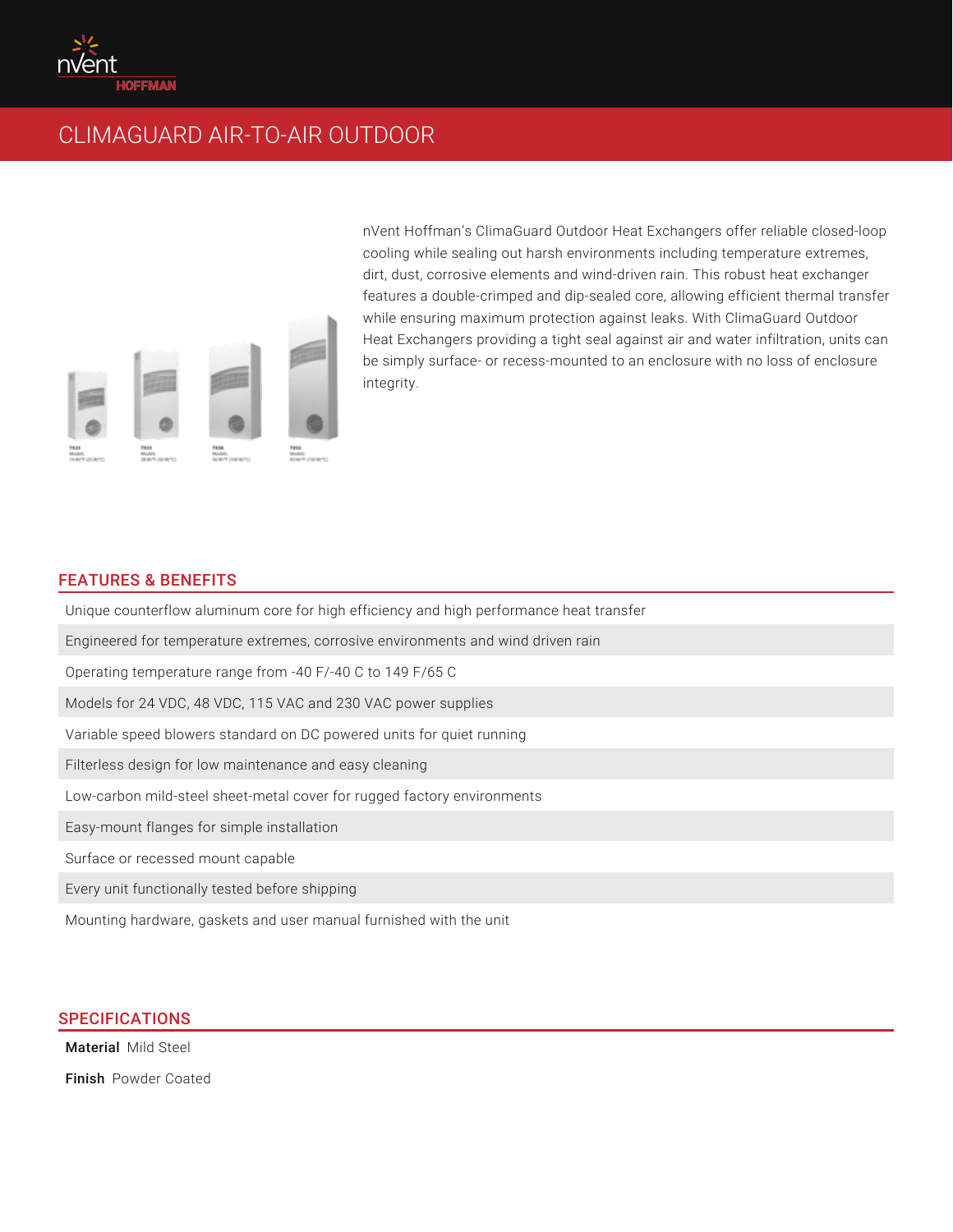## ColoLright Gray

Color CRGAd 7035

Thickne1s.\$21 mm

| Table $1/3$           |        |                                    |                 |                                 |                                 |                    |
|-----------------------|--------|------------------------------------|-----------------|---------------------------------|---------------------------------|--------------------|
| <b>Catalog Number</b> | Height | Width                              | Depth           | <b>Capacity Watts</b><br>Per °C | <b>Capacity Watts</b><br>Per °F | Nominal<br>Voltage |
| TX231448100           |        | 584.2 mm304.8 mm180.34             |                 | $m$ 2015 W                      | 14 W                            | 48 V               |
| TX231416100           |        | 584.2 mm304.8 mm180.34             |                 | $m$ 2015 W                      | 14 W                            | 115 V              |
| TX231426100           |        | 584.2 m m 304.8 m m 180.34 m 2n5 W |                 |                                 | 14 W                            | 230 V              |
| TX332816100           |        | 838.2 mlm398.78 m 2n05.74 m 5n0 W  |                 |                                 | 28 W                            | 115 V              |
| TX332824100           |        | 838.2 mm398.78                     | $m$ 2n0 5 . 7 4 | m <sub>m</sub>                  |                                 |                    |
| TX332848100           |        | 838.2 mlm398.78 m 2n05.74          |                 | $m$ 500 W                       | 28 W                            | 48 V               |
| TX385616100           |        | $965.2$ m $m500.38$                | m 2n5 6 . 5 4   | $m \text{ m}00 \text{ W}$       | 56 W                            | $115$ V            |
| TX385626100           |        | $965.2$ m $m500.38$                | m 2n5 6 . 5 4   | $m \text{ m}$ 0 0 W             | 56 W                            | 230 V              |
| TX385624100           |        | $965.2$ m m $500.38$ m $2n56.54$   |                 | $m \text{ m}00 \text{ W}$       | 56 W                            | 24 V               |
| TX385648100           |        | $965.2$ mm $500.38$                | $m$ 2015 6 .54  | m <sub>m</sub>                  |                                 |                    |
| TX528316100           |        | $1320.8$ m $500.38$                | m 2h5 6 . 5 4   | $m$ fm 5 0 W                    | 83 W                            | $115$ V            |
| TX528326100           | 1320.8 | m $5000.38$                        | m 2h 5 6 . 5 4  | $m$ fm 5 0 W                    | 83 W                            | 230 V              |
| TX528324100           |        | $1320.8$ m $500.38$                | m 2h 5 6 . 5 4  | $m$ fm 5 0 W                    | 83 W                            | 24 V               |
| TX528348100           |        | 1320.8 m 5n00.38 m 2n56.54         |                 | $m$ fm 5 0 W                    | 83 W                            | 48 V               |

| Table $2/3$    |                 |            |                |                          |                     |                     |
|----------------|-----------------|------------|----------------|--------------------------|---------------------|---------------------|
| Catalog Number | Voltage AC      | Voltage DC | Max<br>Current | Operating<br>Temperature | Max Watts<br>Per °F | Max Watts<br>Per °C |
| TX231448100    |                 | 48 V       | 1.8A           | " 40 to 65 °C            | W<br>14             | 25 W                |
| TX231416100    | 100 V           |            | 0.6A           | " 40 to 65 °C            | 14<br>- W           | 25 W                |
| TX231426100    | 200 V           |            | 0.1 A          | " 40 to 65 °C            | 14 W                | 25 W                |
| TX332816100    | $100 \text{ V}$ |            | 1.4 A          | " 40 to 65 °C            | 28 W                | 50 W                |
| TX332824100    |                 |            |                |                          | 28 W                | 50 W                |
| TX332848100    |                 | 48 V       | 1.8A           | " 40 to 65 °C            | 28 W                | 50 W                |
| TX385616100    | 100 V           |            | 3.2 A          | " 40 to 65 °C            | 56 W                | 100 W               |
| TX385626100    | 200 V           |            | 1.2 A          | " 40 to 65 °C            | 56 W                | 100 W               |
| TX385624100    |                 | 24 V       | 8.6 A          | " 40 to 65 °C            | 56 W                | 100 W               |
| TX385648100    |                 |            |                |                          | 56 W                | 100 W               |
| TX528316100    | 100 V           |            | 6.7 A          | $"40$ to 65 $^{\circ}$ C | 83 W                | 150 W               |